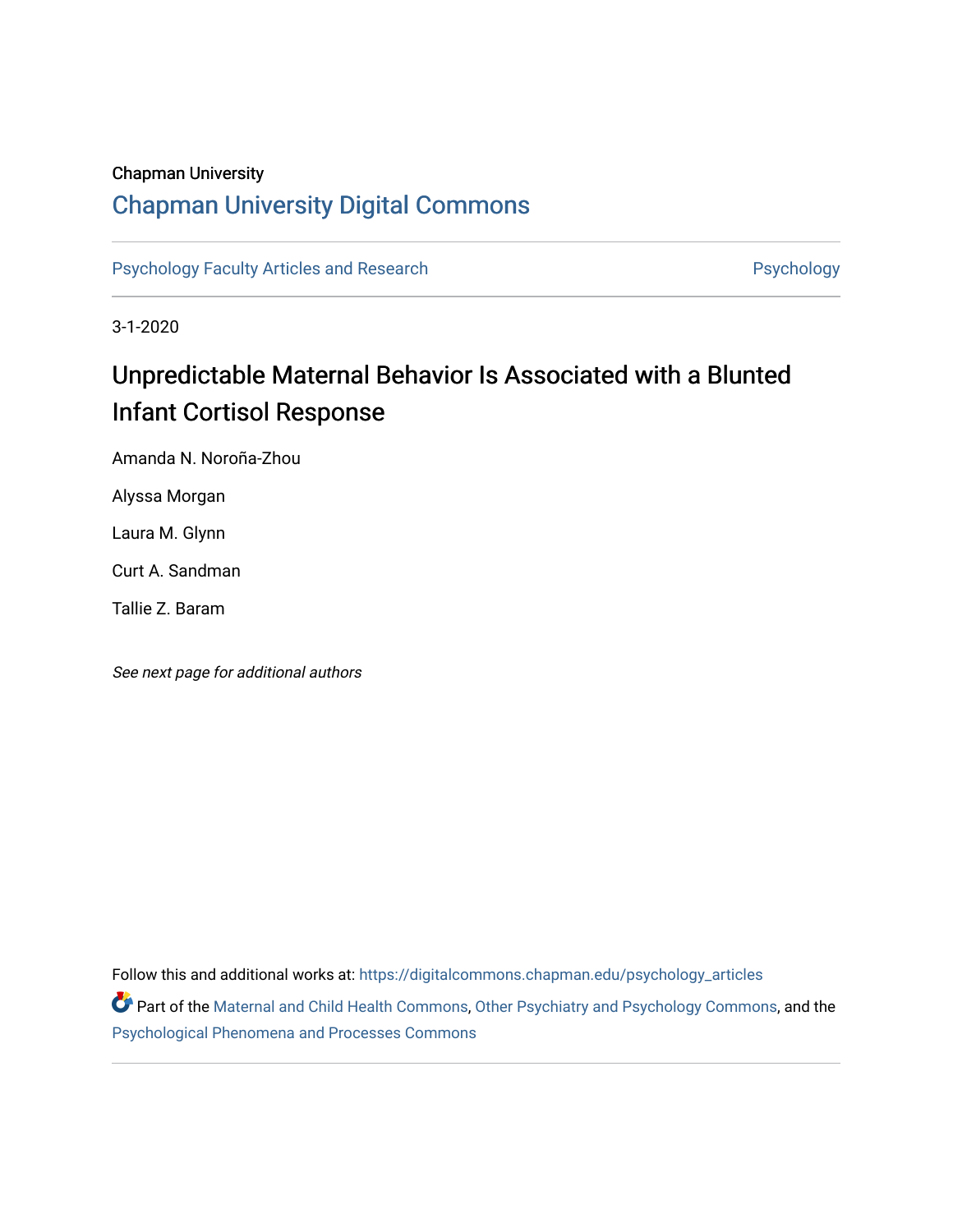## Unpredictable Maternal Behavior Is Associated with a Blunted Infant Cortisol Response

## **Comments**

This is the accepted version of the following article:

Noroña-Zhou, A. N., Morgan, A., Glynn, L. M., Sandman, C. A., Baram, T. Z., Stern, H. S., & Davis, E. P. (2020). Unpredictable maternal behavior is associated with a blunted infant cortisol response. Developmental Psychobiology, 62(6), 882–888. <https://doi.org/10.1002/dev.21964>

which has been published in final form at [https://doi.org/10.1002/dev.21964.](https://doi.org/10.1002/dev.21964) This article may be used for non-commercial purposes in accordance with [Wiley Terms and Conditions for Self-Archiving](http://olabout.wiley.com/WileyCDA/Section/id-820227.html#terms).

Copyright Wiley

## Authors

Amanda N. Noroña-Zhou, Alyssa Morgan, Laura M. Glynn, Curt A. Sandman, Tallie Z. Baram, Hal S. Stern, and Elyssia Poggi Davis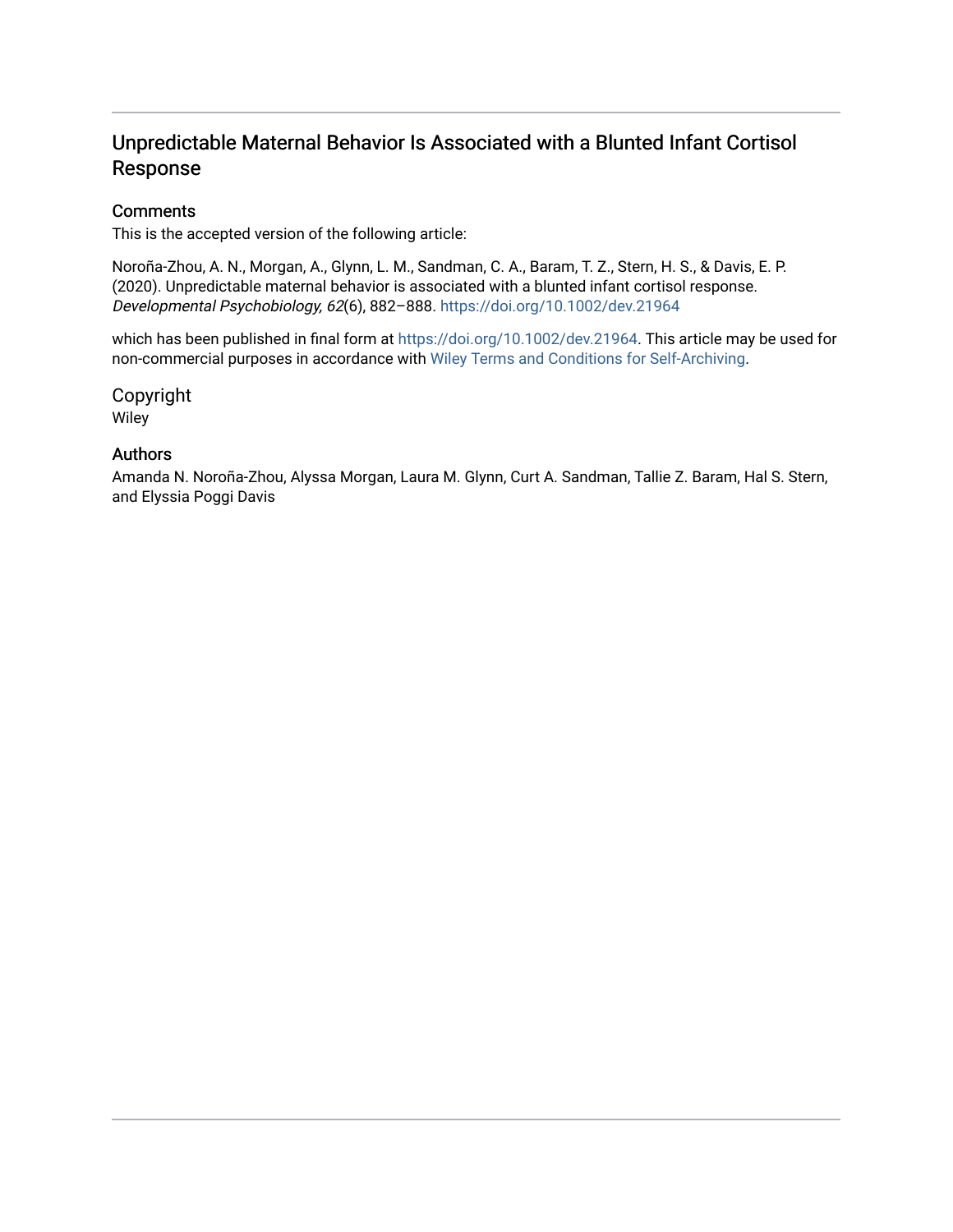

# **HHS Public Access**

Dev Psychobiol. Author manuscript; available in PMC 2021 September 01.

Published in final edited form as:

Author manuscript

Dev Psychobiol. 2020 September ; 62(6): 882–888. doi:10.1002/dev.21964.

# **Unpredictable Maternal Behavior Is Associated with a Blunted Infant Cortisol Response**

**Amanda N. Noroña-Zhou**1,2, **Alyssa Morgan**2, **Laura M. Glynn**4, **Curt A. Sandman**3, **Tallie Z. Baram**5,6,7, **Hal S. Stern**8, **Elysia Poggi Davis**1,2,3

<sup>1</sup>University of Denver, Department of Psychology

<sup>2</sup>University of Colorado Anschutz, Department of Psychiatry

<sup>3</sup>University of California, Irvine, Department of Psychiatry and Human Behavior

<sup>4</sup>Chapman University, Department of Psychology

<sup>5</sup>University of California, Irvine, Department of Pediatrics

<sup>6</sup>University of California, Irvine, Department of Anatomy and Neurobiology

<sup>7</sup>University of California, Irvine, Department of Neurology

<sup>8</sup>University of California, Irvine, Department of Statistics

## **Abstract**

**Background:** Dysregulation of the hypothalamic-pituitary-adrenal (HPA) axis is associated with poor physical and mental health. Early-life adversity may dysregulate cortisol response to subsequent stress. The current study examines the association between patterns of maternal behavior and infant stress response to a stressor. Specifically, we test whether infant exposure to unpredictable maternal sensory signals is related to the cortisol response to a painful stressor.

**Method:** Participants were 102 mothers and their children enrolled in a longitudinal study. Patterns of maternal sensory signals were evaluated at 6 and 12 months during a 10-minute mother-infant play episode. Entropy rate was calculated as a quantitative measure of the degree of unpredictability of maternal sensory signals (visual, auditory, and tactile) exhibited during the play episode. Infant saliva samples were collected for cortisol analysis before and after inoculation at 12 months.

**Results:** Unpredictable patterns of maternal sensory signals were associated with a blunted infant cortisol response to a painful stressor. This relation persisted after evaluation of covariates including maternal sensitivity and maternal psychological distress.

**Conclusions:** The current study provides evidence that unpredictable patterns of maternal sensory signals is one process through which caregiving affects the function of infant stress response systems.

Correspondence concerning this article should be addressed to Amanda Noroña-Zhou, Ph.D., 2155 Race St, Department of Psychology, University of Denver, Denver CO 80210. amanda.norona@gmail.com.

Data Availability Statement:

The data that support the findings of this study are available from the corresponding author upon reasonable request.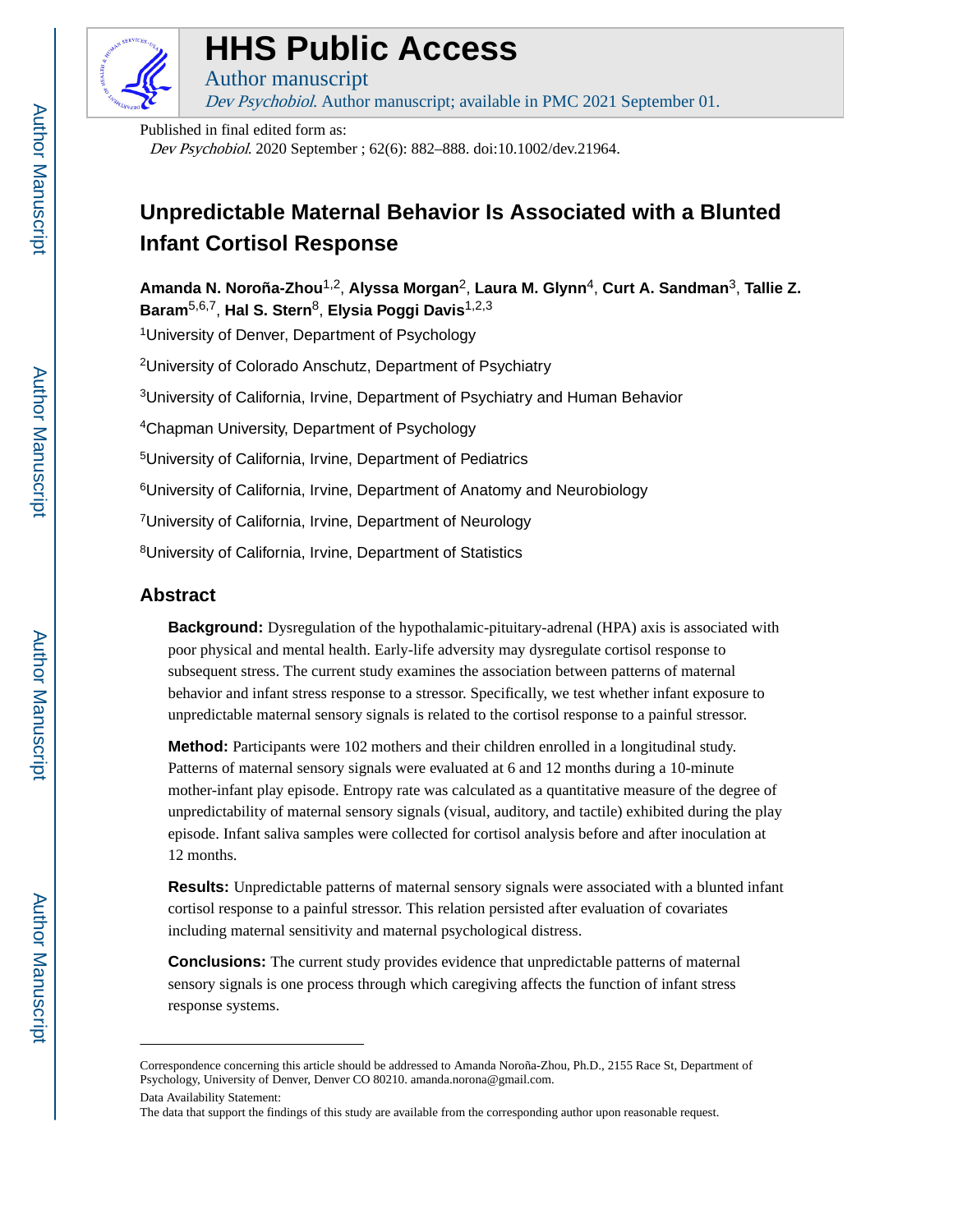## **Keywords**

#### Parental Care; HPA Axis; Infant

The hypothalamic-pituitary-adrenal (HPA) axis is a major neuroendocrine system that is key in physiological responses to challenge. The HPA axis response involves a cascade of biochemical events resulting in the release of cortisol from the adrenal cortex (Selye, 1950). Cortisol plays a critical role in prenatal and postnatal brain development (Joëls, Karst, & Sarabdjitsingh, 2018; Kim et al., 2017) and regulates many functions of the central nervous system (e.g., metabolic, endocrine, immune) throughout the lifespan (Adam et al., 2017; Martins et al., 2017; Müller & Quinkler, 2018). Dysregulation of the HPA axis confers risk for a range of physical and mental illnesses (Moisiadis & Matthews, 2014; van Bodegom, Homberg, & Henckens, 2017). The HPA axis is particularly susceptible to early experiences (for review, see Howland, Sandman, & Glynn, 2017; Noroña, Doom, Davis, & Gunnar, 2020). Parental care is one potent factor that shapes the developing HPA axis, and an extensive literature shows that quality of maternal caregiving as well as the nature of the attachment relationship is associated with infant and child cortisol regulation (Blair et al., 2008; Feldman et al., 2009; Martinez-Torteya et al., 2014; McLaughlin et al., 2015; Spangler & Zimmermann, 2014). However, the process by which parental signals affect HPA axis development remains poorly understood.

Rodent models have been leveraged to shed light on the role of maternal care in shaping the HPA axis. In the context of caregiving, the dam provides critical sensory signals to the pup (Champagne & Meaney, 2001; Eghbal-Ahmadi, Avishai-Eliner, Hatalski, & Baram, 1999; Levine, 2005). Disruption to essential aspects of the dam's caregiving behaviors and sensory signals, including nursing and licking and grooming, leads to stress in the offspring (Champagne, Francis, Mar, & Meaney, 2003). In addition to the *quantity* of maternal sensory signals, the *patterns* of maternal sensory signals profoundly impact the pup (Baram et al., 2012; Chen & Baram, 2016). Manipulations to the dam's environment that create a poverty of bedding and nesting materials alter the care she provides to her pup. Specifically, dams exposed to impoverished cage conditions provide unpredictable sensory signals to their pups (Ivy, Brunson, Sandman, & Baram, 2008; Rice, Sandman, Lenjavi, & Baram, 2008). These unpredictable signals provoke stress in the pup, and may also directly influence the maturation of brain circuits (Glynn & Baram, 2019). For example, excitatory synapses onto stress-sensitive hypothalamic neurons that control the response of the HPA axis to subsequent stress are augmented (Gunn et al., 2013). In addition, the maturation of hippocampal circuits, which might influence stress memory, is affected long-term. This includes stunting of dendrites and alterations to synapse number and function in the hippocampus (Ivy et al., 2010; Molet et al., 2016).

Evidence that patterns of sensory signals to the rodent pup impact brain systems involved in regulation of the HPA axis is highly consistent with neurobiological principles governing brain development. It is established that patterns of sensory signals are essential for the maturation of neural circuits involved in processing sensory information. For example, exposure to light patterns and sound and tone patterns is required for maturation of the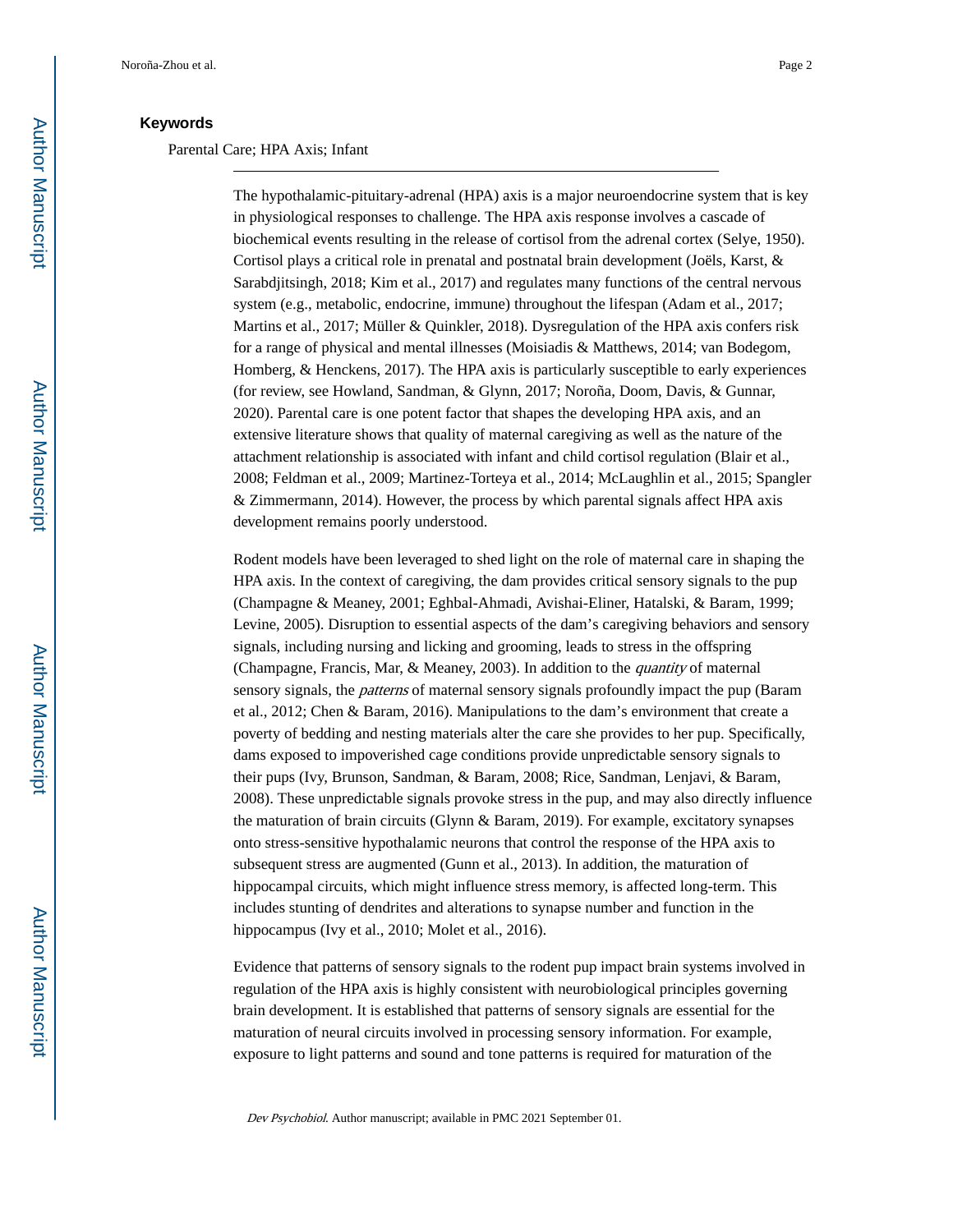visual and auditory systems, respectively (Espinosa & Stryker, 2012; Takesian, Bogart, Lichtman, & Hensch, 2018). Patterns of sensory signals, and particularly their unpredictability, additionally affect the development of systems involved in memory (Molet et al., 2016) and reward (Bolton, Molet, et al., 2018). Recent cross-species (rodents and humans) evidence suggests unpredictable maternal sensory signals affect cognitive function, with replication across continents (North America and Europe) (Davis et al., 2019, 2017).

Because of the importance of patterns of sensory information for neural maturation, and because early-life stressors may lead to dysfunction of the HPA axis, we examine whether aberrant patterns of maternal sensory signals comprise a stressor as indicated by alterations to HPA axis regulation. Specifically, the current study tests whether infant exposure to unpredictable maternal sensory signals is related the cortisol response to a painful stressor in human infants.

## **Method**

#### **Participants**

Study participants were 102 mothers and their children (52% male) participating in a longitudinal study evaluating the role of early experiences in development. Inclusion criteria for the sample were over 18 years of age, English ability, and singleton intrauterine pregnancy. Exclusion criteria were tobacco, alcohol, or drug use during pregnancy, and medical conditions involving dysregulated neuroendocrine, cardiovascular, hepatic, or renal functioning. The study participants included in these analyses were the 102 dyads for whom video recordings of maternal-child interactions and child outcomes were available.

Demographic information for the sample appears in Table 1. All study procedures were approved by the Institutional Review Board for Protection of Human Subjects at the University of California Irvine. Each mother provided written, informed consent for herself and her child.

#### **Mother-child interaction procedure**

The degree of unpredictability of maternal sensory signals as well as maternal global sensitivity were derived from behavioral coding of a play interaction of mother and child as previously described (Davis et al., 2017). Briefly, mothers and infants attended laboratory visits at infant ages 6 and 12 months. These visits included a semi-structured play interaction between the mother and her infant. Mothers were given a standard set of age-appropriate toys and were instructed to play with their infants as they would at home for 10 minutes (NICHD Early Childcare Research Network, 1999).

#### **Measures**

**Unpredictability of maternal sensory signals.—**Maternal behaviors that provide auditory, visual, or tactile sensory signals to the child were coded on a moment-to-moment basis from digital video recordings of the 6-and 12-month mother-child play interactions using The Observer XT 11 (Noldus). Auditory signals included all maternal vocalizations (e.g., talking, laughing). Visual signals were maternal manipulations of a toy or object while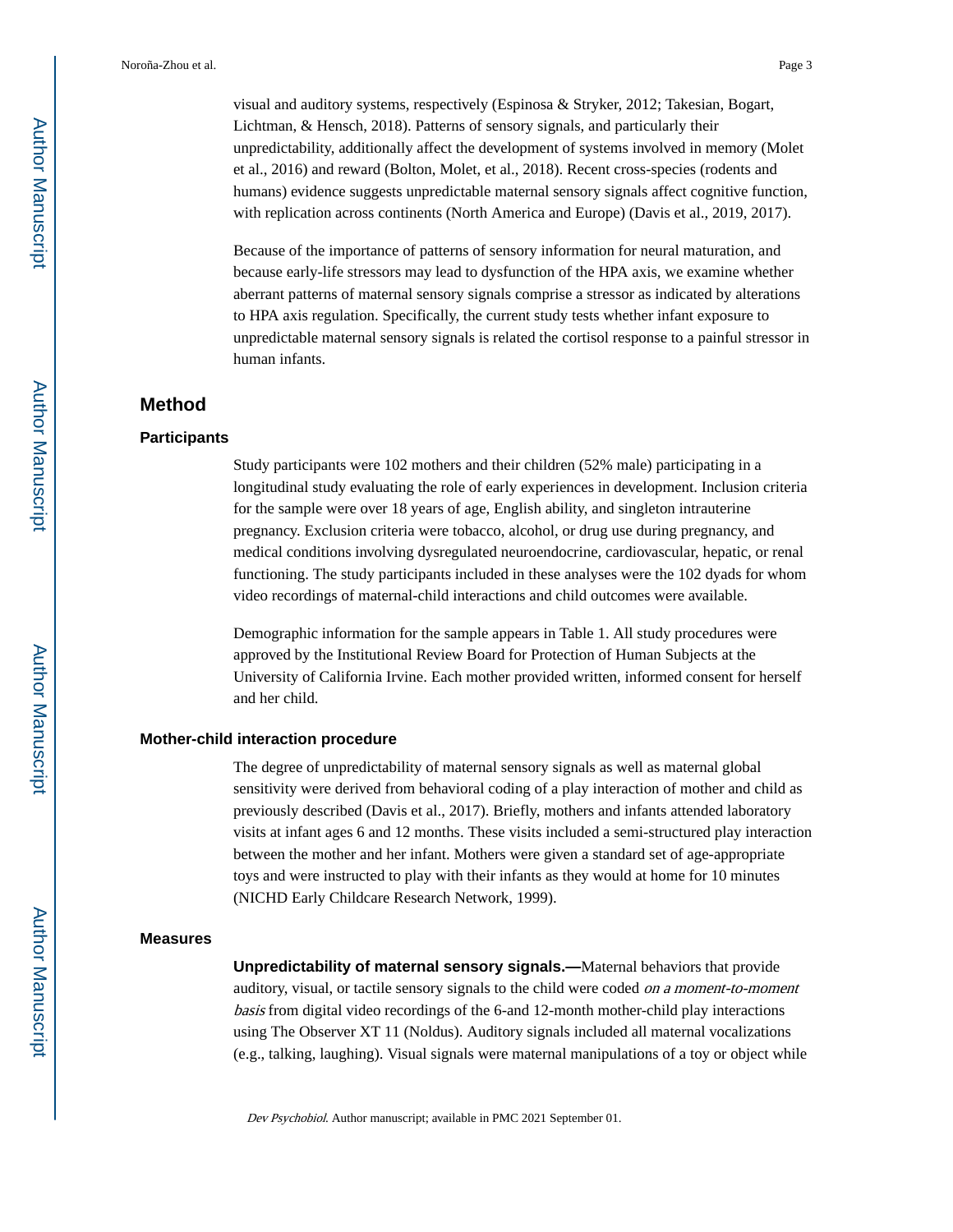the infant was visually attending. Tactile signals involved all instances of physical contact (e.g., holding, touching) initiated by the mother. Coders were blind to all other information on study participants. Interrater reliability was calculated for 20% of the videos and averaged 89%.

Quantification of the unpredictability of maternal sensory signals was determined by the calculation of the conditional probabilities of transitions between each of the eight possible combinations of maternal visual, auditory and tactile sensory signals (i.e., presence/absence of input of each of the three types of sensory signals). For example, a mother who is speaking to the child while showing her a toy provides both auditory and visual stimulation. If she additionally picks up the child, she now provides tactile stimulation to the child. This is coded as a new state. The transitions among states are modeled as changes in the state of a discrete-state first-order Markov process, and the entropy rate of the process was taken as a measure of unpredictability, as described in Supplementary material of Davis et al. (2017). Alternative Markov chain models (2nd order and 3rd order), as well as a non-parametric approaches confirmed the reliability of the entropy measure (Spearman's rank correlations for the resulting entropy measures ranged from .91 to .98) (Vegetabile, Stout-Oswald, Davis, Baram, & Stern, 2017). The entropy rate of a sequence of behaviors can be conceptualized as a measure of how random or unpredictable a mother's next behavior would appear to an observer who was making a guess based only on the most recently observed behavior. If one behavior always followed another (e.g., speech was always followed by touch), then this would be highly predictable and there would be little uncertainty for the observer (low entropy rate). In contrast, if the next behavior appeared to be a random choice, then this would be unpredictable (high entropy rate). Entropy rate can vary between a minimum value of zero, when a process is perfectly predictable, to a maximum value of 2.807 (the logarithm [base two] of the number of possible transitions [7] of sensory signals at each step), when all possible transitions in this coding scheme are equally likely and maternal signals are most unpredictable. The entropy rates of maternal sensory signals during the 6- and 12-month mother-infant play interactions were correlated ( $r = .46$ ,  $p < .01$ ) and consistent with prior research averaged to create a composite measure of unpredictable maternal sensory signals in infancy (Davis et al., 2019).

Additional details regarding the behavioral coding, calculation of entropy, and a description of an R software package for calculating entropy rate are provided in Davis et al. (2017) and available at <https://contecenter.uci.edu/shared-resources/>.

**Infant salivary cortisol response to the painful stress of an inoculation.—**Study researchers attended routine 12-month pediatric well-child visits with participating families. Saliva samples were collected from the infants for cortisol analysis at baseline and in response to an intramuscular injection. The baseline sample was obtained upon arrival to the waiting room and before entering the examination room. The response sample was collected 20 minutes post-inoculation to capture the peak cortisol response. Saliva was obtained (without any stimulant) by placing a swab in the infant's mouth for up to one minute, and time of day was recorded. After collection, the swab was inserted into a saliva extraction tube (Roche Diagnostics, Indianapolis, IN).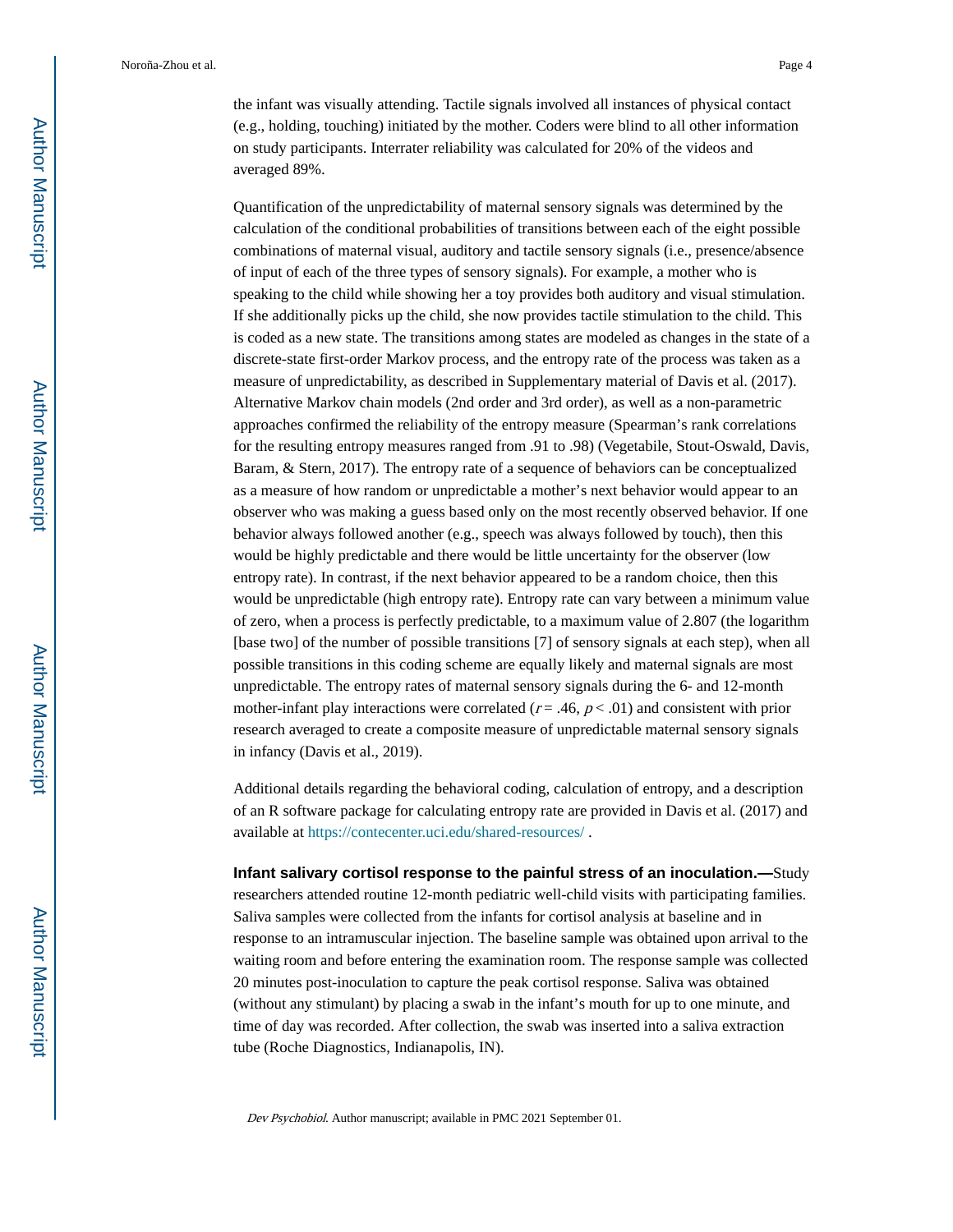Saliva samples were spun and stored at −20C until assayed. Cortisol levels were determined by a competitive luminescence immunoassay (LIA; IBL-America, Minneapolis, MN) with reported detection limits of 0.015  $\mu$ g/dl. The cross reactivity of the assay was < 2.5% with cortisone, prednisone, and corticosterone and < 0.1% with other naturally occurring steroids. The intra- and inter-assay coefficients of variance are 5.5% and 7.6%, respectively. Data reduction for the LIA assay was done by an automated four-parameter logistics computer program (software Mikro Win 2000; Berthold Microplate Luminometer, Berthold Detection Systems GmbH; Pforzheim, Germany). Six infants were excluded from analyses for having cortisol concentrations more than four standard deviations above the mean. The change in cortisol concentrations in response to the inoculation was calculated by subtracting baseline levels from response cortisol levels at 20 minutes after the start of the inoculation.

**Maternal sensitivity.—**Maternal behaviors during the 6- and 12-month mother-child interactions described above were scored from video using a coding system developed for the NICHD Study of Early Child Care and Youth Development (NICHD Early Childcare Research Network, 1999). Based on standard procedures, a composite rating of maternal sensitivity was created by summing 4-point ratings of sensitivity to nondistress, positive regard, and intrusiveness (reverse-coded). A composite maternal sensitivity score was calculated by averaging 6- and 12-month scores. Sensitivity scores at 6 and 12 months were correlated  $(r = .47, p < .01)$  and averaged to create an index of maternal sensitivity over the first postnatal year consistent with prior research (Sulik et al., 2015). All coders were blind to other data gathered on study participants. Twenty percent of sessions were selected at random, without coder knowledge, and coded again by a second independent coder to obtain an index of inter-rater reliability. Reliability for each of the subscales were: sensitivity to nondistress (90%), intrusiveness (90%), and positive regard (93%).

**Maternal distress.—**Maternal symptoms of anxiety and depression were assessed with the Edinburgh Postnatal Depression Scale (EPDS; Cox & Holden, 2003) and the State-Trait Anxiety Inventory (STAI; Spielberger, 2010) at 6 and 12 months. Each measure was averaged across the two time points to create a composite score for maternal depression (EPDS) and maternal anxiety (STAI) during infancy. The two composites were highly correlated ( $r = .76$ ,  $p < .01$ ) and thus were averaged to create an index of maternal distress.

**Data analytic plan.**—First, covariates were identified. Potential covariates were identified based on the literature and included maternal sensitivity, maternal psychological distress (i.e., anxiety and depression symptoms) and demographic factors (e.g., maternal marital status, household income, maternal age). Any of these variables associated ( $p < .1$ ) with the predictor or the outcome were included as covariates in the analysis. Maternal sensitivity and family income-to-needs ratio met criteria for covariate inclusion and thus were included in the regression model (See Table 2). Although it did not meet covariate criteria, time of day of the cortisol sample was also included due to associations with cortisol values in prior research (e.g., Martin, Kim, Bruce, & Fisher, 2014).

First, we examined whether the inoculation stressor led to an increase in cortisol using a repeated measures ANCOVA adjusting for time of day. Next, to examine the association between unpredictability of maternal sensory signals and infant cortisol response to the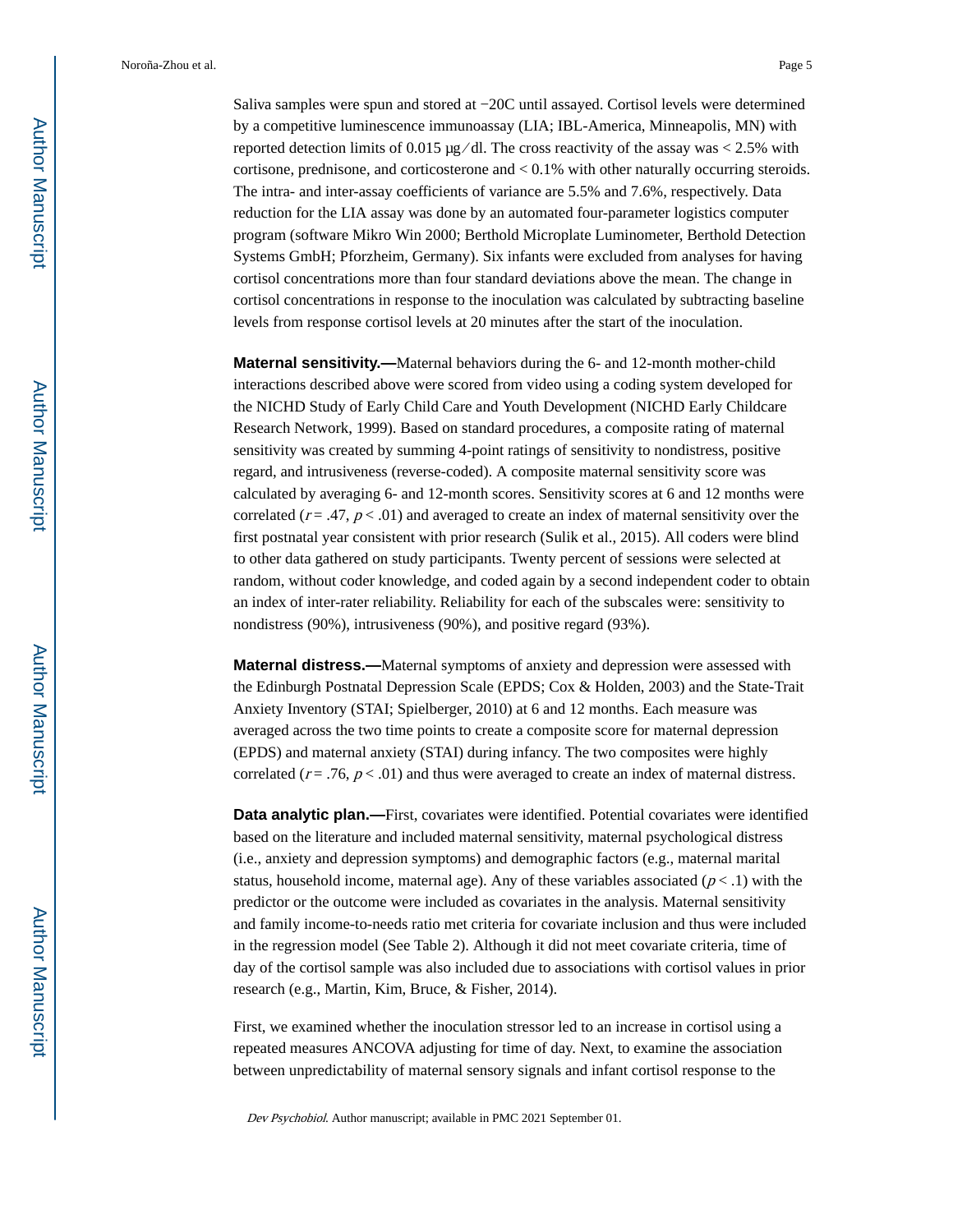inoculation stressor, we employed bivariate correlations followed by linear regression with covariates. We also examined the association between exposure to unpredictable maternal sensory signals and infant baseline (pre-inoculation) cortisol using a bivariate correlation. In addition, we tested sex differences in the relation between exposure to unpredictable maternal sensory signals and cortisol response through inclusion of an interaction term (sex X unpredictability of sensory signals) in the second step of a stepwise regression.

## **Results**

On average, cortisol levels of infants exposed to the pain of inoculation increased from 0.26  $\mu$ g/dl to 0.51 $\mu$ g/dl (F = 14.55, p < .001), illustrating that the manipulation effectively produced a cortisol increase. Infant exposure to unpredictable maternal sensory signals was associated with a blunted cortisol response to inoculation ( $r = -0.22$ ,  $p = 0.026$ ). In contrast, unpredictable maternal sensory signals did not have a significant relation to baseline cortisol concentrations ( $r = .13$ ,  $p = .206$ ). The association between infant exposure to unpredictable maternal signals and cortisol response to inoculation remained after accounting for covariates: maternal sensitivity, family income-to-needs ratio, and saliva collection time ( $\beta$  =  $-0.261$ ,  $B = -0.538$ ); see Table 3. Note that maternal psychological distress was not included in the regression model due to non-significant  $(p > .1)$  bivariate correlations with cortisol response and unpredictability of maternal sensory signals. The association between unpredictable maternal signals and child cortisol was not moderated by sex ( $B = 0.646$ , p  $= .293$ ).

## **Discussion**

The principle findings of this study are (1) infants exhibited a significant increase in cortisol following exposure to the painful stimulation of inoculation at 12 months, and (2) unpredictable maternal sensory signals were associated with a blunted cortisol response to a painful stressor. Importantly, established factors that shape child development broadly including maternal anxiety and depression, maternal sensitivity, and family socioeconomic status did not account for this finding. Unpredictable maternal sensory signals were not related to baseline cortisol levels, only to the change in cortisol following a painful stressor. These findings support the notion that infant exposure to unpredictable maternal sensory signals blunts either the ability of the brain components regulating the stress response to sense the painful stimulation or the magnitude of the hormonal output that is generated. In support of the former possibility, there is evidence that the connectivity of corticotropin releasing hormone-expressing cells in the hypothalamus, which govern cortisol secretion, is altered by patterns of maternal sensory signals (Gunn et al., 2013; Korosi et al., 2010). Indeed, it is interesting to speculate that as patterns of sensory signals (light and sound) contribute to the normal maturation of visual and auditory circuitries (Espinosa & Stryker, 2012; Takesian et al., 2018; Wiesel & Hubel, 1963), then aberrant patterns of sensory signals from the mother may impact the development of stress-related circuitry (Chen & Baram, 2016; Glynn & Baram, 2019).

Prior human studies have found that the *quality* of early life experiences, such as caregiver sensitivity, influences HPA axis development. However, variability in both study design and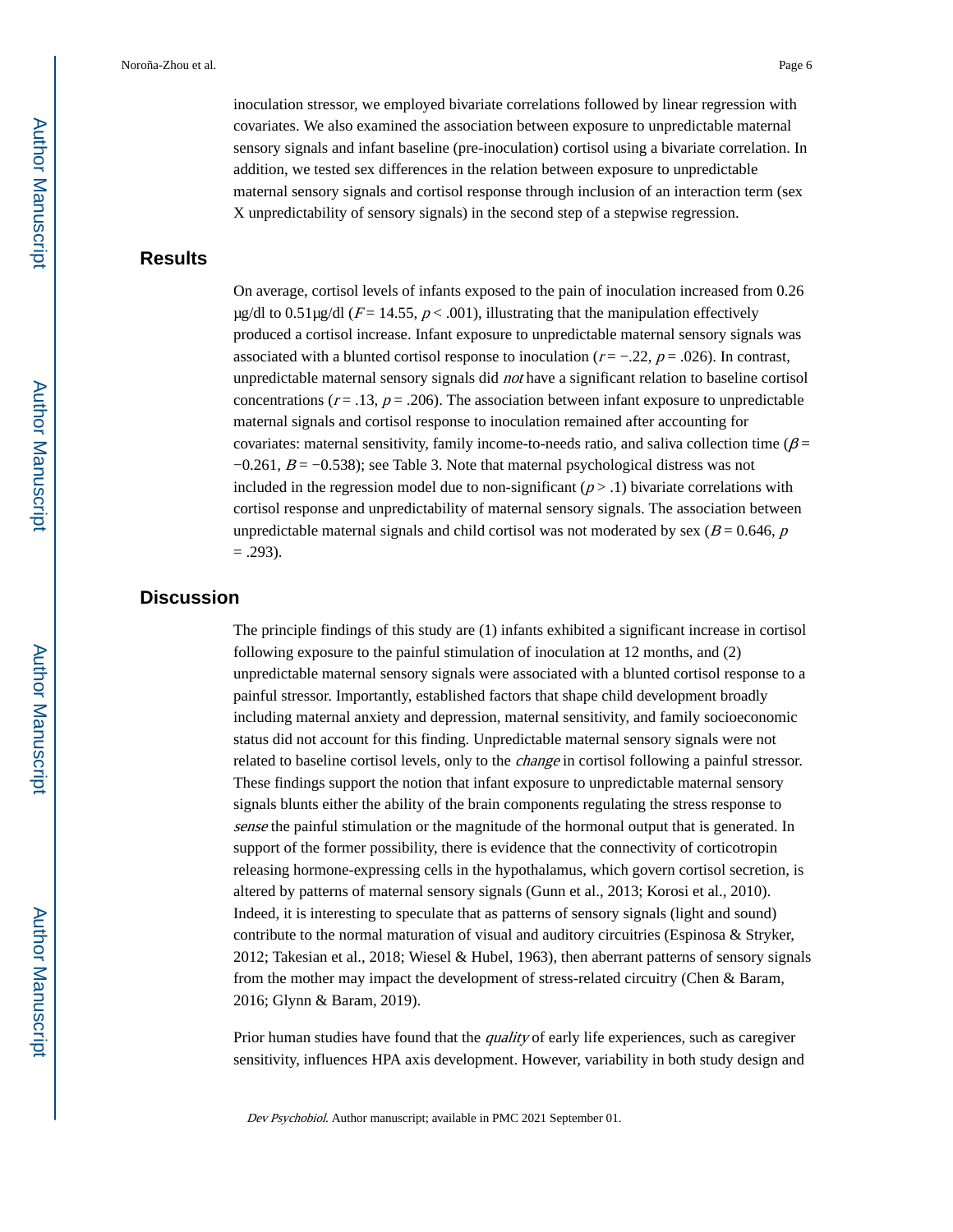results has made it difficult to draw firm conclusions about how caregiving affects HPA axis function (Blair et al., 2008; Martinez-Torteya et al., 2014). A contribution of the present investigation to this line of inquiry is use of a painful stressor to assess infant cortisol response. Physical pain is an objective, universal stressor that has been established as a precipitant of infant HPA axis response (Davis & Granger, 2009; Gunnar, Porter, Wolf, Rigatuso, & Larson, 1995). In contrast to social stressor tasks (e.g., still-face procedure; Tronick, Als, Adamson, Wise, & Brazelton, 1978) in which an infant's cortisol response may vary as a function of the infant's past interactions with the caregiver, infants are

expected to exhibit a cortisol increase in response to a painful event. Thus, the current study demonstrates the utility of an objective challenge to examine caregiver influences on HPA axis development and indicates that unpredictable maternal behavior is associated with a blunting of the cortisol response.

Experimental animal work that manipulates patterns of maternal sensory signals affords direct examination of *mechanisms* underlying the relation between caregiving patterns and pup HPA axis response (Bolton, Ruiz, et al., 2018; Korosi & Baram, 2010; Plotsky & Meaney, 1993; Singh-Taylor, Korosi, Molet, Gunn, & Baram, 2014). These studies demonstrate that unpredictable patterns of maternal care lead to changes in DNA methylation and aberrant development of neural systems involved in the regulation of the HPA axis. For example, there are observed disruptions in dendritic structure, connectivity, and glucocorticoid receptor gene expression in the hippocampus (Fenoglio, Brunson, & Baram, 2006; Molet et al., 2016; Weaver et al., 2004). In addition, unpredictable maternal sensory signals modulate the number and efficacy of synaptic inputs onto stress-sensitive neurons (Gunn et al., 2013). Thus, it is possible that human infant exposure to unpredictable patterns of maternal sensory signals affects the development of cortisol responsivity through these neurological and epigenetic pathways.

These results should be interpreted in the context of several important study limitations. First, the current study employed an observational design, which does not allow for causal inference and makes it challenging to completely rule-out alternative explanations. For example, it is difficult to separate genetic influences from experiences in observational human studies. However, experimental animal models involving cross-fostering, which obviates potential genetic confounding, have demonstrated effects of patterns of maternal sensory information on neurological systems underlying HPA responsivity (Molet et al., 2016). Second, the current study included measurement of cortisol, which is only one component of the HPA axis response. The benefit of studying cortisol in young children is that it can be measured noninvasively (e.g., saliva collection); however, future studies are encouraged to consider inclusion of additional hormones involved in HPA axis activity, such as ACTH. Last, infants were only followed to one year of age. Additional work is needed to determine whether the effect of unpredictable maternal sensory signals in infancy persists across developmental stages.

In summary, findings of the present study suggest that unpredictable patterns of maternal sensory signals may presage blunted infant cortisol response. This result builds upon an emerging human literature indicating that unpredictability is a type of early adversity with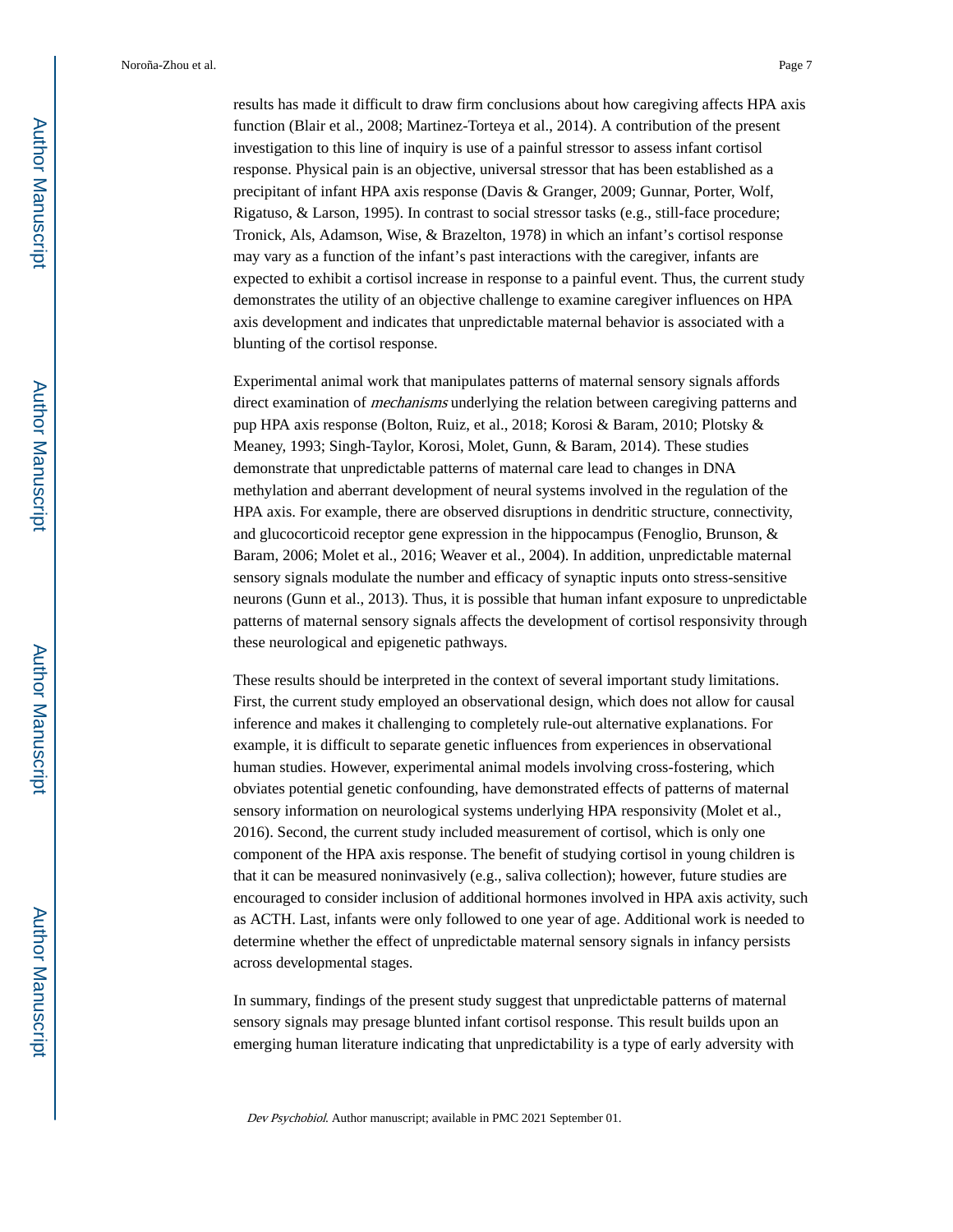implications for brain and behavioral development (Baram et al., 2012; Davis et al., 2019, 2017; Glynn & Baram, 2019; Glynn et al., 2018; Glynn et al., 2019).

#### **Acknowledgements:**

This research was supported by the National Institutes of Health awards P50MH096889, HD051852, NS041298, HD02413, HD050662, and HD065823. This work was also partially supported by a training fellowship through the National Institute of Mental Health (T32MH015442). We are indebted to the families that participated in this research study.

#### **References**

- Adam EK, Quinn ME, Tavernier R, McQuillan MT, Dahlke KA, & Gilbert KE (2017). Diurnal cortisol slopes and mental and physical health outcomes: A systematic review and meta-analysis. Psychoneuroendocrinology, 83, 25–41. 10.1016/j.psyneuen.2017.05.018 [PubMed: 28578301]
- Baram TZ, Davis EP, Obenaus A, Sandman CA, Small SL, Solodkin A, & Stern H (2012). Fragmentation and unpredictability of early-life experience in mental disorders. The American Journal of Psychiatry, 169(9), 907–915. 10.1176/appi.ajp.2012.11091347 [PubMed: 22885631]
- Blair C, Granger DA, Kivlighan KT, Mills-Koonce R, Willoughby M, Greenberg MT, … Fortunato CK (2008). Maternal and child contributions to cortisol response to emotional arousal in young children from low-income, rural communities. Developmental Psychology, 44(4), 1095. [PubMed: 18605837]
- Bolton JL, Molet J, Regev L, Chen Y, Rismanchi N, Haddad E, … Baram TZ (2018). Anhedonia following early-life adversity involves aberrant interaction of reward and anxiety circuits and is reversed by partial silencing of amygdala corticotropin-releasing hormone gene. Biological Psychiatry, 83(2), 137–147. [PubMed: 29033027]
- Bolton JL, Ruiz CM, Rismanchi N, Sanchez GA, Castillo E, Huang J, … Mahler SV (2018). Early-life adversity facilitates acquisition of cocaine self-administration and induces persistent anhedonia. Neurobiology of Stress, 8, 57–67. [PubMed: 29888304]
- Champagne FA, Francis DD, Mar A, & Meaney MJ (2003). Variations in maternal care in the rat as a mediating influence for the effects of environment on development. Physiology & Behavior, 79(3), 359–371. [PubMed: 12954431]
- Champagne F, & Meaney MJ (2001). Like mother, like daughter: Evidence for non-genomic transmission of parental behavior and stress responsivity In Progress in brain research (Vol. 133, pp. 287–302). Elsevier. [PubMed: 11589138]
- Chen Y, & Baram TZ (2016). Toward understanding how early-life stress reprograms cognitive and emotional brain networks. Neuropsychopharmacology, 41(1), 197. [PubMed: 26105143]
- Cox J, & Holden J (2003). Perinatal mental health: A guide to the Edinburgh Postnatal Depression Scale (EPDS). Royal College of Psychiatrists.
- Davis EP, & Granger DA (2009). Developmental differences in infant salivary alpha-amylase and cortisol responses to stress. Psychoneuroendocrinology, 34(6), 795–804. 10.1016/ j.psyneuen.2009.02.001 [PubMed: 19268476]
- Davis EP, Korja R, Karlsson L, Glynn LM, Sandman CA, Vegetabile B, … Pelto J (2019). Across continents and demographics, unpredictable maternal signals are associated with children's cognitive function. EBioMedicine, 46, 256–263. [PubMed: 31362905]
- Davis EP, Stout SA, Molet J, Vegetabile B, Glynn LM, Sandman CA, … Baram TZ (2017). Exposure to unpredictable maternal sensory signals influences cognitive development across species. Proceedings of the National Academy of Sciences, 114(39), 10390–10395. 10.1073/ pnas.1703444114
- Eghbal-Ahmadi M, Avishai-Eliner S, Hatalski CG, & Baram TZ (1999). Differential Regulation of the Expression of Corticotropin-Releasing Factor Receptor Type 2 (CRF2) in Hypothalamus and Amygdala of the Immature Rat by Sensory Input and Food Intake. Journal of Neuroscience, 19(10), 3982–3991. 10.1523/JNEUROSCI.19-10-03982.1999 [PubMed: 10234028]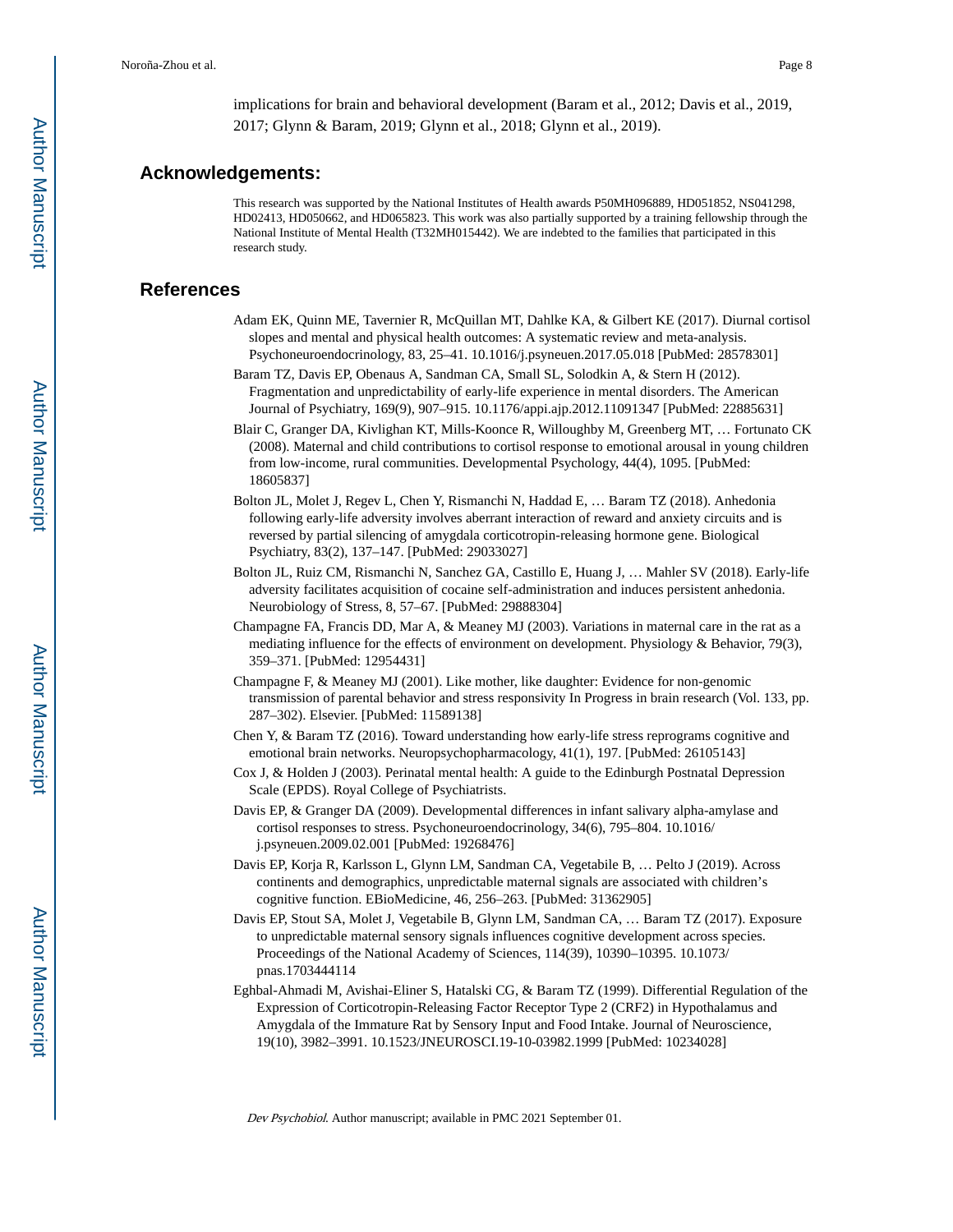- Espinosa JS, & Stryker MP (2012). Development and plasticity of the primary visual cortex. Neuron, 75(2), 230–249. [PubMed: 22841309]
- Feldman R, Granat A, Pariente C, Kanety H, Kuint J, & Gilboa-Schechtman E (2009). Maternal Depression and Anxiety Across the Postpartum Year and Infant Social Engagement, Fear Regulation, and Stress Reactivity. Journal of the American Academy of Child & Adolescent Psychiatry, 48(9), 919–927. 10.1097/CHI.0b013e3181b21651 [PubMed: 19625979]
- Fenoglio KA, Brunson KL, & Baram TZ (2006). Hippocampal neuroplasticity induced by early-life stress: Functional and molecular aspects. Frontiers in Neuroendocrinology, 27(2), 180–192. [PubMed: 16603235]
- Glynn LM, & Baram TZ (2019). The influence of unpredictable, fragmented parental signals on the developing brain. Frontiers in Neuroendocrinology, 53, 100736 10.1016/j.yfrne.2019.01.002 [PubMed: 30711600]
- Glynn LM, Howland MA, Sandman CA, Davis EP, Phelan M, Baram TZ, & Stern HS (2018). Prenatal maternal mood patterns predict child temperament and adolescent mental health. Journal of Affective Disorders, 228, 83–90. [PubMed: 29241049]
- Glynn LM, Stern HS, Howland MA, Risbrough VB, Baker DG, Nievergelt CM, … & Davis EP (2019). Measuring novel antecedents of mental illness: the Questionnaire of Unpredictability in Childhood. Neuropsychopharmacology, 44(5), 876–882. [PubMed: 30470840]
- Gunn BG, Cunningham L, Cooper MA, Corteen NL, Seifi M, Swinny JD, … Belelli D (2013). Dysfunctional Astrocytic and Synaptic Regulation of Hypothalamic Glutamatergic Transmission in a Mouse Model of Early-Life Adversity: Relevance to Neurosteroids and Programming of the Stress Response. Journal of Neuroscience, 33(50), 19534–19554. 10.1523/ JNEUROSCI.1337-13.2013 [PubMed: 24336719]
- Gunnar MR, Porter FL, Wolf CM, Rigatuso J, & Larson MC (1995). Neonatal Stress Reactivity: Predictions to Later Emotional Temperament. Child Development, 66(1), 1–13. 10.2307/1131186 [PubMed: 7497818]
- Howland MA, Sandman CA, & Glynn LM (2017). Developmental origins of the human hypothalamicpituitary-adrenal axis. Expert Review of Endocrinology & Metabolism, 12(5), 321–339. 10.1080/17446651.2017.1356222 [PubMed: 30058893]
- Ivy AS, Brunson KL, Sandman C, & Baram TZ (2008). Dysfunctional nurturing behavior in rat dams with limited access to nesting material: A clinically relevant model for early-life stress. Neuroscience, 154(3), 1132–1142. [PubMed: 18501521]
- Ivy AS, Rex CS, Chen Y, Dubé C, Maras PM, Grigoriadis DE, … Baram TZ (2010). Hippocampal Dysfunction and Cognitive Impairments Provoked by Chronic Early-Life Stress Involve Excessive Activation of CRH Receptors. Journal of Neuroscience, 30(39), 13005–13015. 10.1523/ JNEUROSCI.1784-10.2010 [PubMed: 20881118]
- Joëls M, Karst H, & Sarabdjitsingh RA (2018). The stressed brain of humans and rodents. Acta Physiologica, 223(2), e13066 10.1111/apha.13066 [PubMed: 29575542]
- Kim D-J, Davis EP, Sandman CA, Sporns O, O'Donnell BF, Buss C, & Hetrick WP (2017). Prenatal Maternal Cortisol Has Sex-Specific Associations with Child Brain Network Properties. Cerebral Cortex, 27(11), 5230–5241. 10.1093/cercor/bhw303 [PubMed: 27664961]
- Korosi A, & Baram TZ (2010). Plasticity of the stress response early in life: Mechanisms and significance. Developmental Psychobiology, 52(7), 661–670. 10.1002/dev.20490 [PubMed: 20862706]
- Korosi A, Shanabrough M, McClelland S, Liu Z-W, Borok E, Gao X-B, … Baram TZ (2010). Early-Life Experience Reduces Excitation to Stress-Responsive Hypothalamic Neurons and Reprograms the Expression of Corticotropin-Releasing Hormone. Journal of Neuroscience, 30(2), 703–713. 10.1523/JNEUROSCI.4214-09.2010 [PubMed: 20071535]
- Levine S (2005). Developmental determinants of sensitivity and resistance to stress. Psychoneuroendocrinology, 30(10), 939–946. [PubMed: 15958281]
- Martinez-Torteya C, Dayton CJ, Beeghly M, Seng JS, McGinnis E, Broderick A, … Muzik M (2014). Maternal Parenting predicts Infant Biobehavioral Regulation among Women with a History of Childhood Maltreatment. Development and Psychopathology, 26(2), 379–392. 10.1017/ S0954579414000017 [PubMed: 24621516]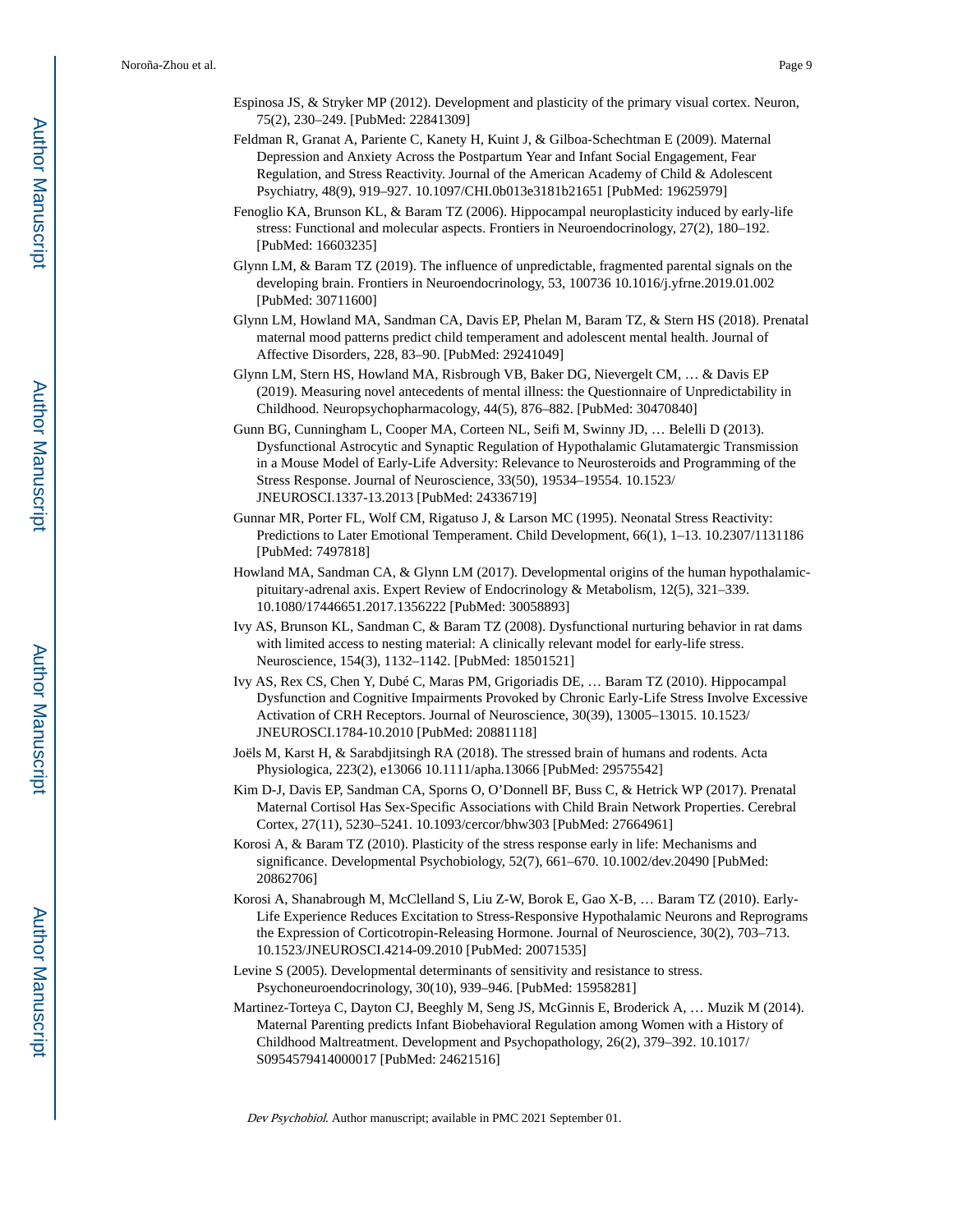- Martins CS, Elias D, Colli LM, Couri CE, Souza MCLA, Moreira AC, … Castro M de. (2017). HPA axis dysregulation, NR3C1 polymorphisms and glucocorticoid receptor isoforms imbalance in metabolic syndrome. Diabetes/Metabolism Research and Reviews, 33(3), e2842 10.1002/ dmrr.2842
- McLaughlin KA, Sheridan MA, Tibu F, Fox NA, Zeanah CH, & Nelson CA (2015). Causal effects of the early caregiving environment on development of stress response systems in children. Proceedings of the National Academy of Sciences, 112(18), 5637–5642. 10.1073/ pnas.1423363112
- Moisiadis VG, & Matthews SG (2014). Glucocorticoids and fetal programming part 1: Outcomes. Nature Reviews Endocrinology, 10(7), 391 10.1038/nrendo.2014.73
- Molet J, Maras PM, Kinney-Lang E, Harris NG, Rashid F, Ivy AS, … Baram TZ (2016). MRI uncovers disrupted hippocampal microstructure that underlies memory impairments after early-life adversity. Hippocampus, 26(12), 1618–1632. [PubMed: 27657911]
- Müller L, & Quinkler M (2018). Adrenal disease: Imitating the cortisol profile improves the immune system. Nature Reviews Endocrinology, 14(3), 137–139. 10.1038/nrendo.2018.5
- Noroña A, Doom JR, Gunnar MR, & Davis EP (n.d.). The Effects of Stress on Early Brain and Behavioral Development In Neural Circuit and Cognitive Development. Amsterdam: Elsevier Health Sciences.
- Plotsky PM, & Meaney MJ (1993). Early, postnatal experience alters hypothalamic corticotropinreleasing factor (CRF) mRNA, median eminence CRF content and stress-induced release in adult rats. Molecular Brain Research, 18(3), 195–200. [PubMed: 8497182]
- Rice CJ, Sandman CA, Lenjavi MR, & Baram TZ (2008). A novel mouse model for acute and longlasting consequences of early life stress. Endocrinology, 149(10), 4892–4900. [PubMed: 18566122]
- Selye H (1950). Stress. Montreal. Acta, Inc, 143.
- Singh-Taylor A, Korosi A, Molet J, Gunn BG, & Baram TZ (2014). Synaptic rewiring of stresssensitive neurons by early-life experience: A mechanism for resilience? Neurobiology of Stress, 1, 109–115. 10.1016/j.ynstr.2014.10.007
- Spangler G, & Zimmermann P (2014). Emotional and adrenocortical regulation in early adolescence: Prediction by attachment security and disorganization in infancy. International Journal of Behavioral Development, 38(2), 142–154. 10.1177/0165025414520808
- Spielberger CD (2010). State-Trait Anxiety Inventory. In The Corsini Encyclopedia of Psychology (pp. 1–1). 10.1002/9780470479216.corpsy0943
- Sulik MJ, Blair C, Mills-Koonce R, Berry D, Greenberg M, Family Life Project Investigators, … & Frank JL (2015). Early parenting and the development of externalizing behavior problems: Longitudinal mediation through children's executive function. Child Development, 86(5), 1588– 1603. [PubMed: 26082032]
- Takesian AE, Bogart LJ, Lichtman JW, & Hensch TK (2018). Inhibitory circuit gating of auditory critical-period plasticity. Nature Neuroscience, 21(2), 218. [PubMed: 29358666]
- Tronick E, Als H, Adamson L, Wise S, & Brazelton TB (1978). The infant's response to entrapment between contradictory messages in face-to-face interaction. Journal of the American Academy of Child Psychiatry, 17(1), 1–13. [PubMed: 632477]
- van Bodegom M, Homberg JR, & Henckens MJAG (2017). Modulation of the Hypothalamic-Pituitary-Adrenal Axis by Early Life Stress Exposure. Frontiers in Cellular Neuroscience, 11 10.3389/ fncel.2017.00087
- Vegetabile BG, Stout-Oswald SA, Davis EP, Baram TZ, & Stern HS (2017). Estimating the Entropy Rate of Finite Markov Chains With Application to Behavior Studies. Journal of Educational and Behavioral Statistics, 1076998618822540.
- Weaver ICG, Cervoni N, Champagne FA, D'Alessio AC, Sharma S, Seckl JR, … Meaney MJ (2004). Epigenetic programming by maternal behavior. Nature Neuroscience, 7(8), 847–854. 10.1038/ nn1276 [PubMed: 15220929]
- Wiesel TN, & Hubel DH (1963). Single-cell responses in striate cortex of kittens deprived of vision in one eye. Journal of Neurophysiology, 26(6), 1003–1017. [PubMed: 14084161]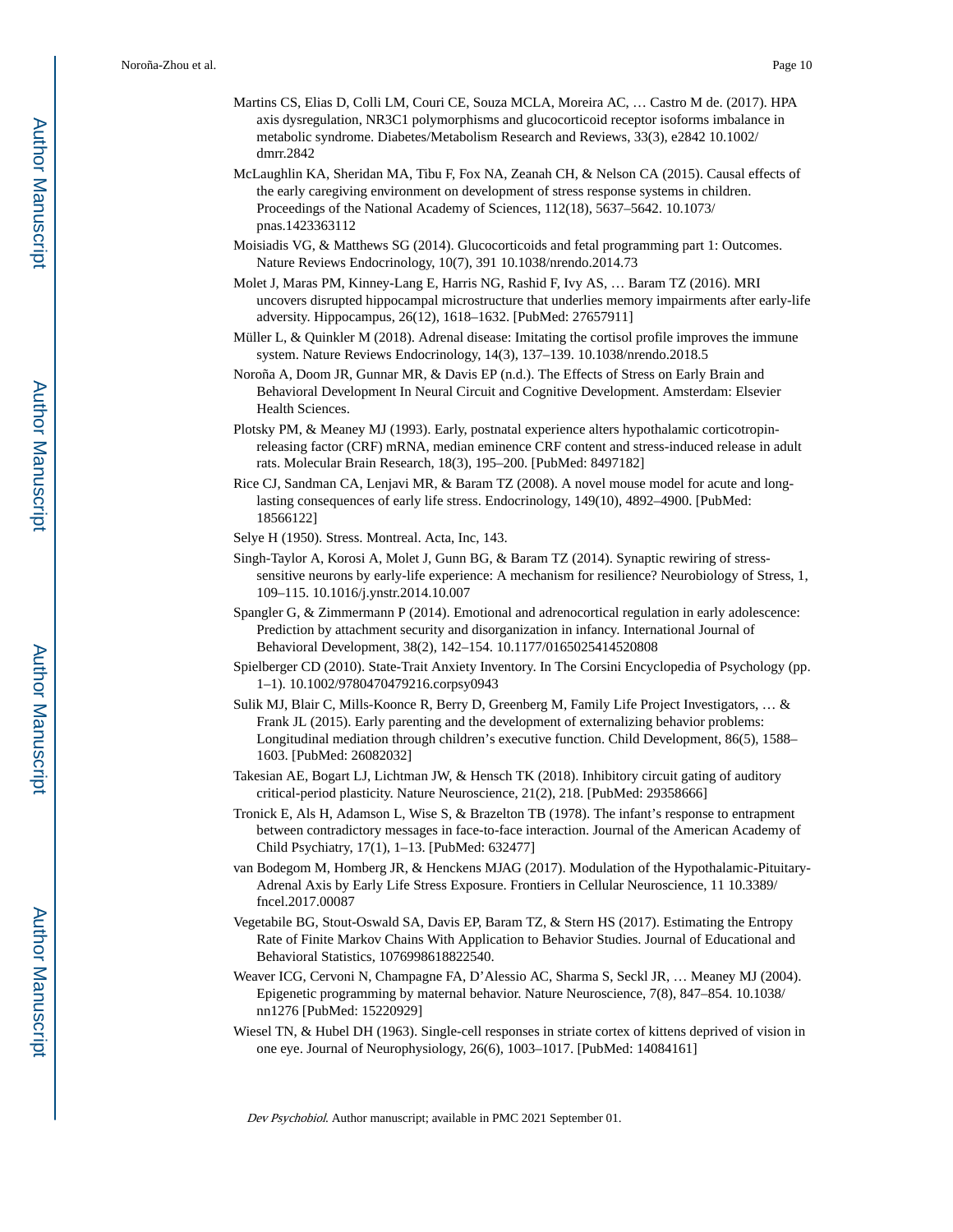#### **Table 1**

#### Demographics of the study participants

| Factor                               | $M/\%$   | SD       |
|--------------------------------------|----------|----------|
| Maternal Education (Years)           | 16.0     | 2.1      |
| Maternal Race <sup>a</sup>           | 55%      |          |
| Household Income (USD)               | \$66,374 | \$32,754 |
| Maternal Age (Years)                 | 31.1     | 48       |
| Maternal Marital Status <sup>b</sup> | 79%      |          |
| Mother Cohabitation with Partner     | 91%      |          |
| <b>Mother Parity History</b>         | 0.7      | 08       |
| Child Biological Sex $\epsilon$      | 52%      |          |

#### Notes.

<sup>a</sup>White Non-Hispanic = 1, Non-White or White Hispanic = 0

 $b$ Married = 1, Single = 0

 $c<sub>Male</sub> = 1$ ; Female = 0.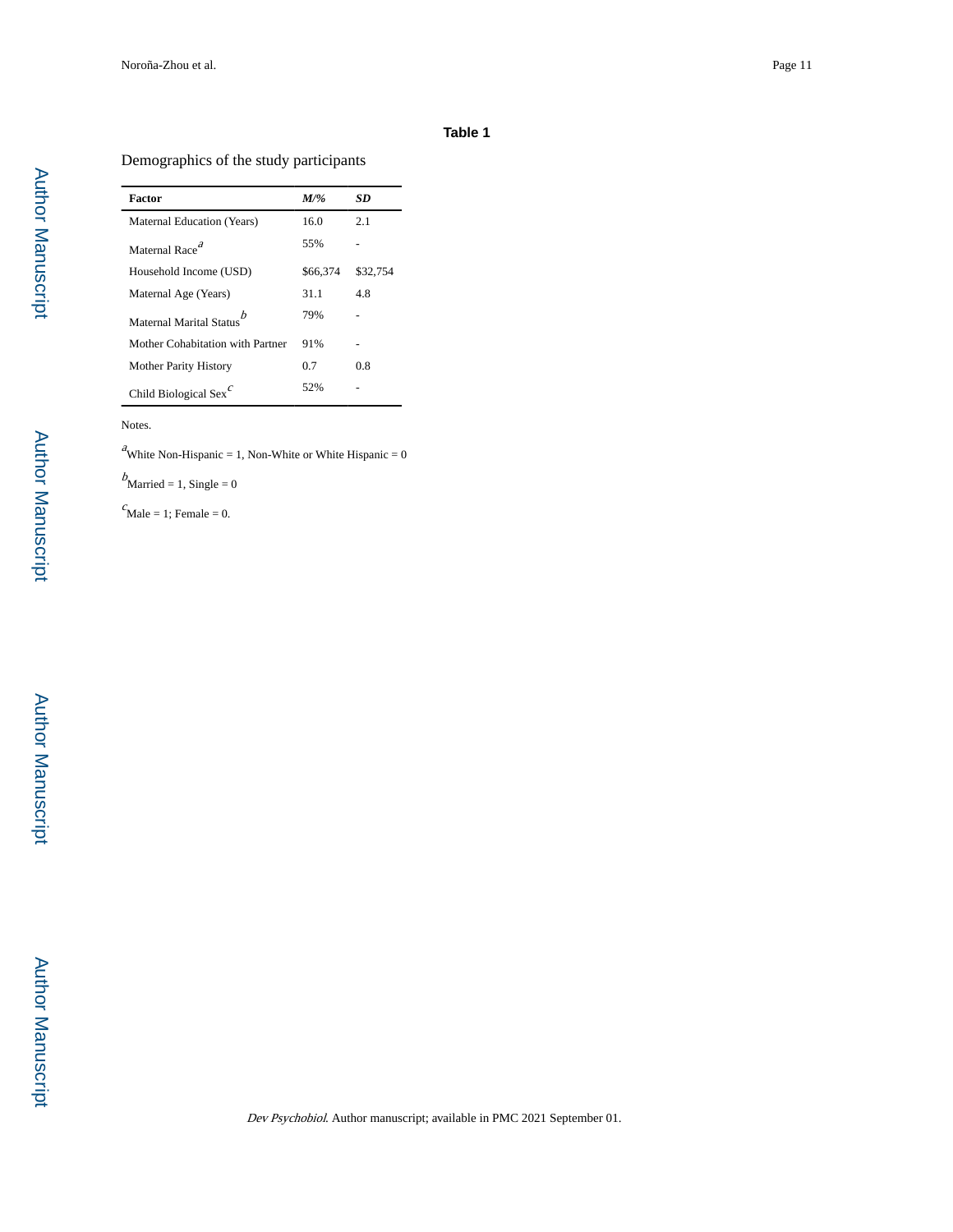Author Manuscript

**Author Manuscript** 

Descriptive statistics of and intercorrelations among key variables and considered covariates Descriptive statistics of and intercorrelations among key variables and considered covariates

|                                                 | Z       | $\mathbf{S}$ |                      |                      |                      |                      |         |                           |                     |                     |      |
|-------------------------------------------------|---------|--------------|----------------------|----------------------|----------------------|----------------------|---------|---------------------------|---------------------|---------------------|------|
| 1. Infant cortisol response (µg/dl)             | 0.16    | 0.30         |                      |                      |                      |                      |         |                           |                     |                     |      |
| 2. Unpredictability of maternal sensory signals | 0.79    | 0.15         | $-0.22$ <sup>*</sup> |                      |                      |                      |         |                           |                     |                     |      |
| 3. Infant baseline cortisol (µg/dl)             | 0.23    | 0.20         | $-0.31$ <sup>*</sup> | 0.13                 |                      |                      |         |                           |                     |                     |      |
| 4. Saliva collection time                       | 11:32   | 2:32         | 0.08                 | 0.09                 | $-0.26$ <sup>*</sup> |                      |         |                           |                     |                     |      |
| 5. Maternal distress (anxiety and depression)   | $-0.16$ | 0.81         | $-0.09$              | 0.01                 | 0.00                 | 0.09                 |         |                           |                     |                     |      |
| 6. Maternal sensitivity                         | 9.92    | 1.17         | $-0.05$              | $-0.21$ <sup>*</sup> | $-0.11$              | $-0.14$              | $-0.15$ |                           |                     |                     |      |
| 7. Maternal marital status $(1 =$ married)      | 0.79    | 0.41         | $-0.08$              | $-0.11$              | $-0.11$              | $-0.21$ <sup>*</sup> | $-0.10$ | $0.31$ <sup>*</sup>       |                     |                     |      |
| 8. Maternal education (years)                   | 15.83   | 2.44         | $-0.12$              | $-0.16$              | $-0.06$              | $-0.29$ <sup>*</sup> | $-0.05$ | $0.35$ <sup>*</sup>       | $0.43$ <sup>*</sup> |                     |      |
| 9. Family income-to-needs ratio (percent)       | 434.34  | 248.22       | $-0.02$              | $-0.28$ <sup>*</sup> | 0.04                 | $-0.13$              |         | $-0.28$ $0.33$ $*$        | $0.33*$             | $0.54$ <sup>*</sup> |      |
| 10. Maternal age (years)                        | 30.82   | 5.06         | 0.11                 | $-0.08$              | 0.01                 | $-0.19$              |         | $-0.07$ $0.20$ $0.46$ $*$ |                     | $0.34$ <sup>*</sup> | 0.16 |
| Note.                                           |         |              |                      |                      |                      |                      |         |                           |                     |                     |      |

\*<br> $p < .05$ .